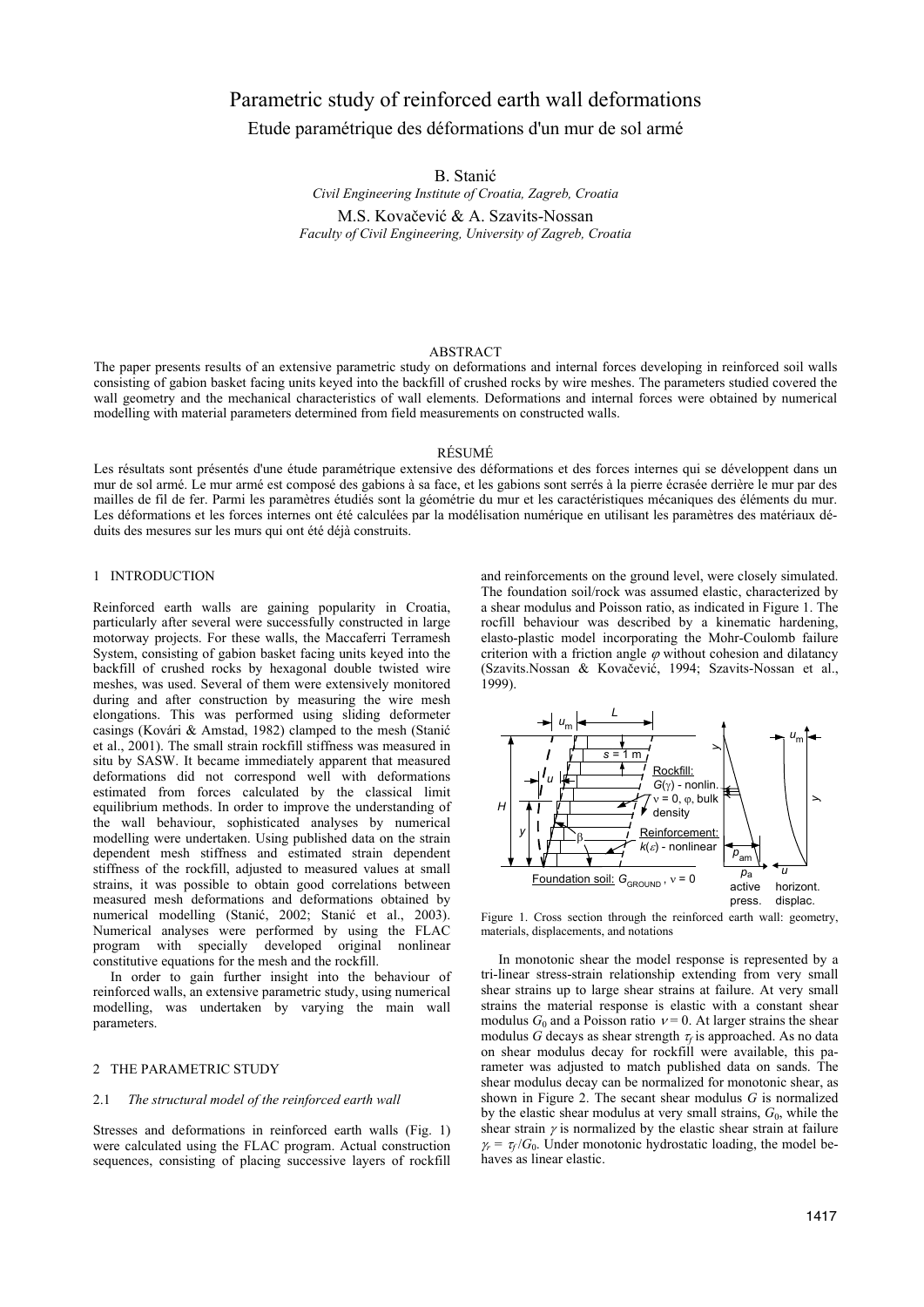

Figure 2. Shear modulus decay from very small strains up to failure used in numerical modelling of rockfill

The earth reinforcements were modelled by one-dimensional tension elements. Experiments by Lo (1990) on wire mesh deformations, with the mesh constrained by normal pressure  $\sigma$ . exerted perpendicular to the mesh surface by coarse backfill, were interpreted to give the following relation for its tensile stiffness per mesh width

$$
k(\text{MN/m}) = \begin{cases} k_0 & \text{for } 0.135\varepsilon^{-0.69} \ge k_0 \\ 0.135\varepsilon^{-0.69} & \text{for } 0.135\varepsilon^{-0.69} < k_0 \text{ and } \varepsilon \le \varepsilon_f \\ 0.0 & \text{for } \varepsilon > \varepsilon_f \end{cases} \quad (1)
$$

were *k* is the tensile stiffness of the mesh (=  $T/\varepsilon$ ), *T* being the tensile force per mesh width in MN/m,  $\varepsilon$  is the linear tensile strain of the mesh,  $\varepsilon_f$  is the failure strain at which the mesh ruptures and losses its stiffness, and  $k_0$  is the initial (elastic) mesh stiffness. The failure strain was found to depend on normal stress and equal to 2% for  $\sigma$  greater than 150 kPa, equal to 3% for  $\sigma$  between 75 kPa and 150 kPa, and equal to 4.5% for  $\sigma$  below 75 kPa. The initial stiffness  $k_0$  was taken as 12 MN/m as the best fit from experimental data.

#### 2.2 *The reference wall, force and displacement*

A 12 m high vertical wall with 8 m long reinforcements, constructed on stiff horizontal ground, was taken as the reference wall, that other walls with different geometry and material parameters were compared to. The material parameters of the reference wall were taken close to the values found appropriate in numerical analyses for the previously mentioned monitored walls. The initial shear modulus for the rockfill of the reference wall was taken as  $G_0 = 40$  MPa, the rockfill friction angle as  $\varphi =$ 40<sup>0</sup>, and the initial wire mesh stiffness as  $k_0 = 12$  MN/m.

Among various aspects of the wall behaviour, two, probably most interesting, were selected for presentation: horizontal displacements of the wall face (*u*) versus normalized vertical distance from the wall base  $(y/H)$  from Fig. 1), and the maximum tensile force (*T*) developed in a reinforcement row, also versus the normalized vertical distance.

In order to ease the understanding of the complex wall behaviour, calculated horizontal wall displacements were normalized by the maximum horizontal displacement  $(u_m)$  of a vertical elastic shear beam of height *H*, width *L* and shear modulus  $G_0$ , fixed at the ground level and horizontally loaded by the simple Rankine's triangular active earth pressure distribution  $p_a$  (Fig. 1). The vertical beam, horizontally loaded by the backfill, represents a very simplified model of the reinforced earth wall. The maximum lateral pressure on the beam is then given by the well-known expression

$$
p_{am} = K_a \rho g H \tag{2}
$$

where  $K_a = \tan^2(45^\circ - \varphi/2)$  and represents the active pressure coefficient,  $\rho$  is the bulk density of rockfill (taken as 2 Mg/m<sup>3</sup> in this study), and *g* is the acceleration of gravity. A simple analysis gives the maximum horizontal displacement of the elastic shear beam (at the top of the beam) as

$$
u_{m \text{ el. shear beam}} = \frac{K_a \rho g H^3}{6L G_0} \tag{3}
$$

Similarly, the maximum calculated tensile force in reinforcements  $(T)$  was normalized with the force  $T_a$  given as

$$
T_a = p_{am} s \tag{4}
$$

where *s* is the spacing between reinforcement rows. Force  $T_a$  is the tensile force in the lowest reinforcement row as given by the classical analysis of reinforced walls.

#### 2.3 *Results of the parametric study*

The following Figures present various influences of reinforced wall parameters on calculated vertical distributions of normalized horizontal displacements of the wall face and normalized maximum tensile forces in reinforcement rows. Full lines represent results obtained by numerical modelling. Dashed lines in the left hand-side Figures represent horizontal displacements for the simple elastic shear beam, while in the right hand-side Figures they represent the distribution of tensile forces in reinforcements obtained from the classical reinforced earth model. Close inspection of these Figures reveals that the friction angle of the rockfill (Fig. 4), and the wall height with the constant width to height ratio (Fig. 8), have little influence on normalized horizontal displacements  $(u/u_m)$ . The same may be concluded for the influence of the rockfill initial shear modulus (Fig. 5), the ground stiffness (Fig. 6) and the reinforcement length to the



Figure 3. Influence of initial wire mesh stiffness  $k_0$ ;  $(H = 12 \text{ m}, L = 8 \text{ m}, \beta = 90^0, G_0 = 40 \text{ MPa}$ ;  $\phi = 40^0, G_{\text{GROUND}} = \infty$ )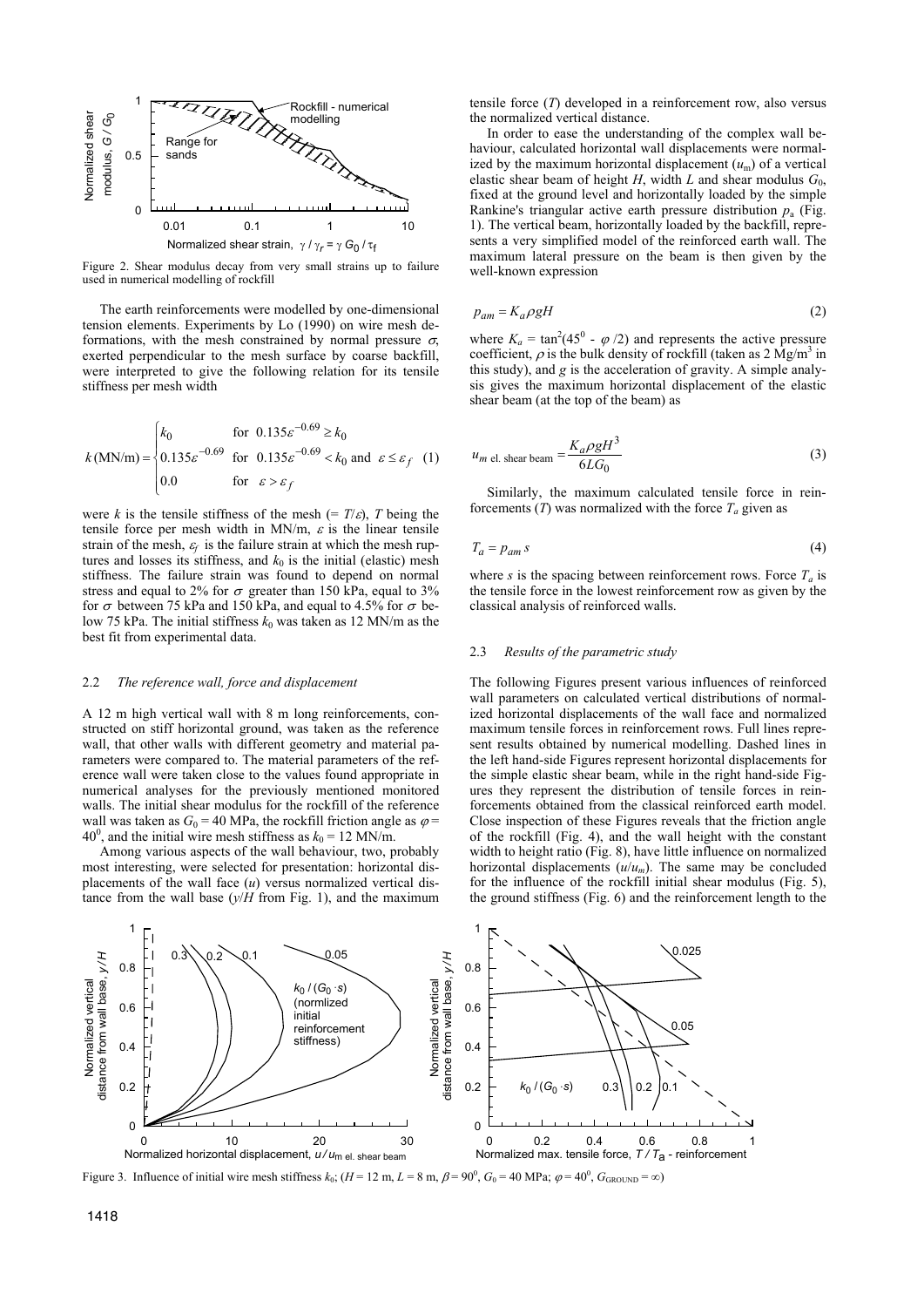

Figure 4. Influence of the friction angle for rockfill;  $(H = 12 \text{ m}, L = 8 \text{ m}, \beta = 90^0, G_0 = 40 \text{ MPa}; k_0 = 12 \text{ MPa}, G_{\text{GROUND}} = \infty$ 



Figure 5. Influence of the initial shear modulus  $G_0$  for rockfill;  $(H = 12 \text{ m}, L = 8 \text{ m}, \beta$  $G_{0 \text{ ref}} = 40 \text{ MPa}, \ \varphi = 40^{\circ}, k_0 = 12 \text{ MPa}, \ G_{\text{GROUND}} = \infty$ 



Figure 6. Influence of the shear modulus  $G_{\text{GROUND}}$  for the foundation soil/rock;  $(H = 12 \text{ m}, L = 8 \text{ m}, \beta = 90^0, G_0 = 40 \text{ MPa}, \phi = 40^0; k_0 = 12 \text{ MPa}$ ,



Figure 7. Influence of the reinforcement length to the wall height ratio;  $(H = 12 \text{ m}, L = 8 \text{ m}, \beta = 90^0, G_0 = 40 \text{ MPa}, \phi = 40^0; k_0 = 12 \text{ MPa}, G_{\text{GROUND}} = \infty$